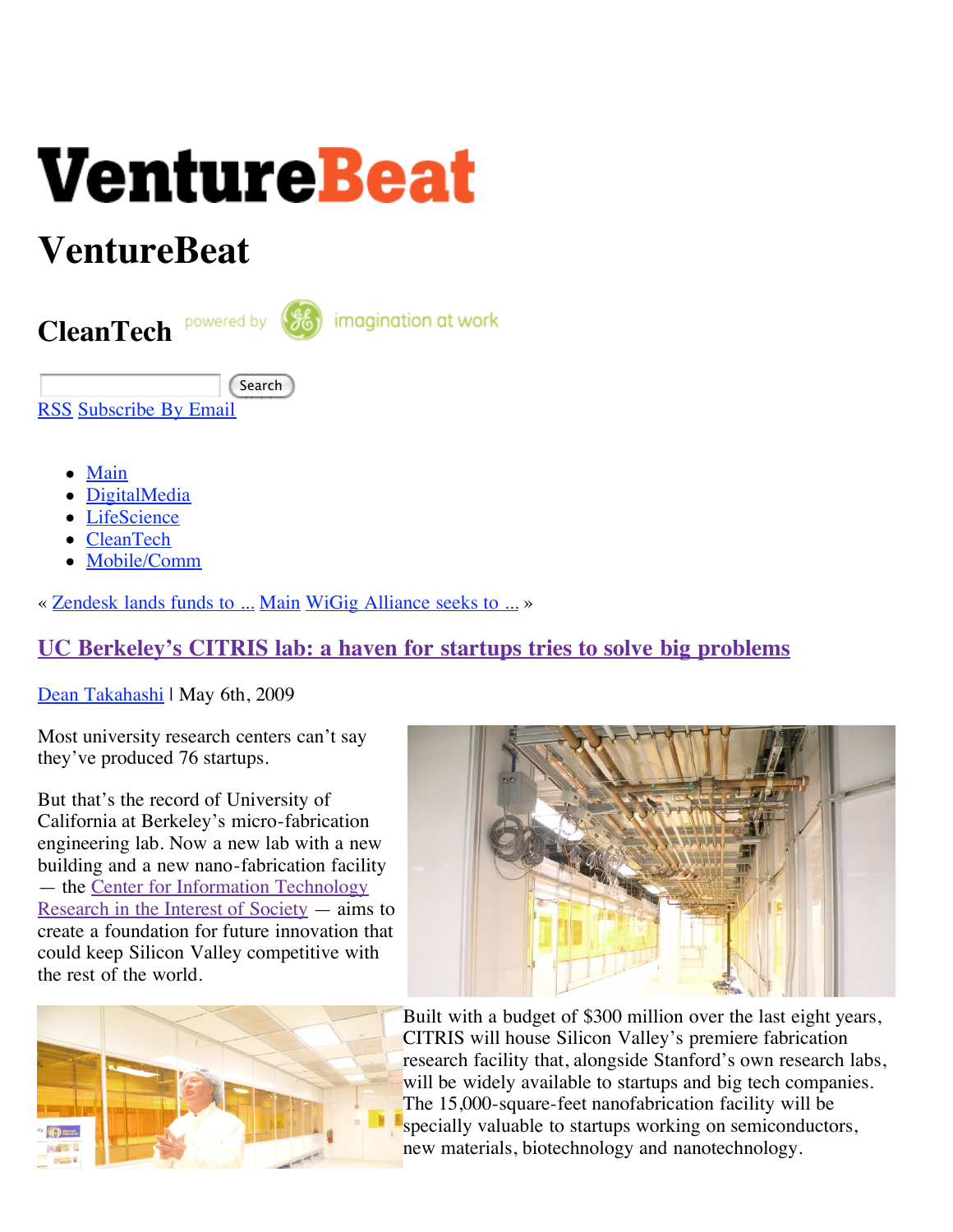

But unlike places like Bell Labs that became known for doing research papers with little societal impact, CITRIS will focus on being practical goals of tackling society's biggest problems. The center will have 500 researchers and

thousands of students rotating through it — an attempt to widen its impact beyond a small core of researchers.

Yesterday, it showed off some new projects, including a thermostat that detects when you're home (by noting the WiFi signal of your phone, for example), a way to measure real-time traffic conditions via signals on cell phones, and transmitting health information wirelessly for remote populations in developing countries.

The lab's 300 faculty members rotate through the lab and thousands of students — including undergraduates — have access to it. More than 60 companies are collaborating to keep the paths to project commercialization open. The center will also house law professors, public policy experts, and researchers focused on alleviating poverty in developing nations.

The CITRIS lab is housed in a new building funded in part by [a \\$20 million donation from the founders of Marvell](http://www.marvell.com/index.jsp) Technology Group — [Sehat Sutardja](http://www.marvell.com/company/leadership/Sehat_Sutardja.jsp), chief executive, his wife [Weili Dai](http://www.marvell.com/company/leadership/Weili_Dai.jsp), chief operating officer (pictured left), and Sehat's brother, [Pantas Sutardja](http://www.marvell.com/company/leadership/Pantas_Sutardja.jsp), chief technology officer. The



nanofabrication facility comes with a [clean room](http://en.wikipedia.org/wiki/Cleanroom) that has less than 100 specks of dust in a cubic foot of air. The wiring and plumbing is set up to be flexible, which is different from most corporate fabrication sites.

The chip equipment can be configured for a variety of applications, from nanotechnology to cleantech, in keeping with the goal of delivering "wafers, not papers," a reference to the silicon wafers that are processed and sliced into chips. Bill Flounders, manager of the clean room, said that the lab's equipment will be able to make circuits with a width of ten nanometers, or 1/10,00th the width of a human hair. Intel's mainstay chips have circuits with a width of 45 nanometers.

Dai said her company would stay closely involved in the lab, which is next door to the building where she met her husband as a Berkeley student. Born in Shanghai, Dai came to the U.S. to study and became a software programmer. She co-founded Marvell with her husband, an Indonesian immigrant, in 1995. Now they have thousands of employees, including 500 researchers in Shanghai. She says that researchers have to create new technologies that are simple and smartly designed for everyday use.

Among the ideas being pursued are ways to read newspapers and magazines on electronic gadgets, like future generations of Amazon's Kindle book reader, that can save trees. Dai said she was also looking forward to projects such as how to design computers that are even smaller than today's netbooks, a popular category of web-browsing machines which are smaller than laptops.

This is the third time in the last 48 years that the fabrication facility has had a major makeover on campus. The first one was set up in 1961 and led to a flowering of startups such as Intel. The previous incarnation of the lab, built in 1982, spawned more than 76 high-tech startups. Paul Wright, director of CITRIS, said the [lab and its building had been in the works since 2001](http://www.citris-uc.org/about/history)[, when the state dedicated \\$100 million in funding to](http://www.citris-uc.org/about/funding) Citris as long as industry gave \$200 million. The funding came through.

[Tim Simon, chief executive of Hong Kong-based Golden](http://gpower.manufacturer.globalsources.com/si/6008821106294/Homepage.htm)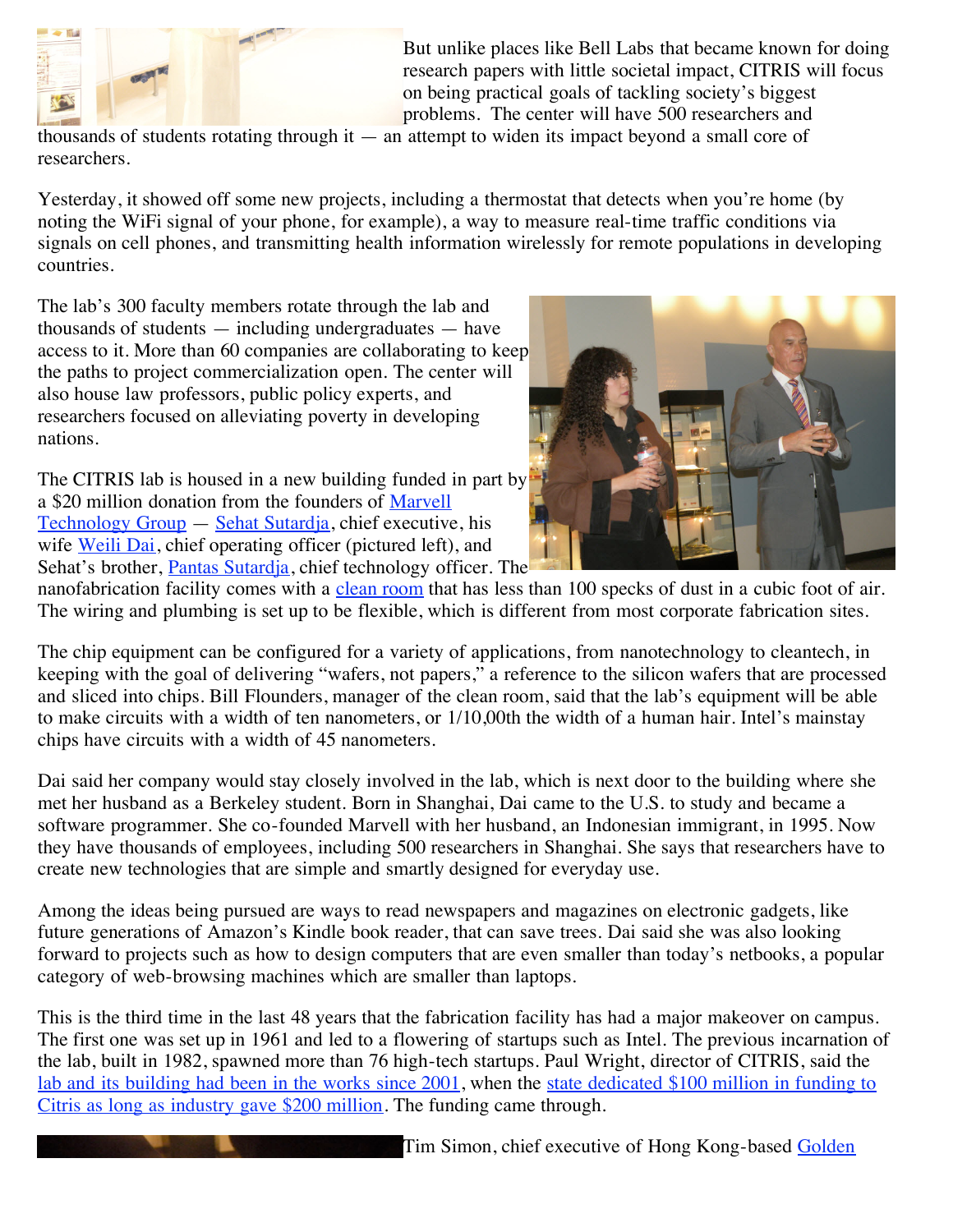

[Power, highlighted a project \(left\) where his company use](http://gpower.manufacturer.globalsources.com/si/6008821106294/Homepage.htm)d Berkeley's know-how to create a smart thermostat. The thermostat is easy to configure for a particular person's tastes. It asks you, for instance, what time you get up so it can automate the activation of a heater or air conditioner to deliver comfort and use energy only when it matters. If a person is home, as indicated by a Wi-Fi connection to an iPhone, then the thermostat can adjust the temperature and humidity to that particular person's comfort level.

The thermostat has modules where radios can be inserted. One can alert the power company of the thermostat's setting.

And if the setting isn't locked, the power company can shut off the power to the home's air conditioning for short time during peak loads to reduce the stress on the power grid. The wireless thermostat, using Marvell's Wi-Fi networking chips, can also be configured so that someone can turn on or off their air conditioning remotely. Golden Power now sells the radio-based thermostats.

Wright said that a recent Environmental Protection Agency report said that if power spikes can be reduced, California could avoid building five power plants from now to 2015. If that happens, the state could save \$10 billion and it could take 9 million metric tons of carbon emissions from the air. That's equivalent to taking 1.3 million Ford Tauruses off the road.

Another project in the works in the "intelligent infrastructure" domain is [one I've seen before at Nokia Research](http://venturebeat.com/2008/11/20/nokia-researchers-show-off-the-mobile-experiences-of-the-future/). The [Mobile Millennium project](http://traffic.berkeley.edu/) — being developed by researcher Alexandre Bayen and students Dan Work and Aude Hofleitner (right)  $-$  is aimed at building real-time traffic information on a map displayed on a cell phone so that drivers can avoid areas where the traffic is bogged down. The project was started in August, 2007, and has made a lot of progress in that time.



#### So far, more than 4,000 people have signed up at

[traffic.berkeley.edu](http://traffic.berkeley.edu/) to download an application onto their global positioning system (GPS)-enabled cell phones. The phones then broadcast their locations while drivers are on the road, helping to enhance other publicly available data about traffic. So far, major tests of the system show that it improves the accuracy of traffic information and gets better with more drivers.



Work said that the individual car data is kept anonymous to protect the privacy of all drivers. The partners include Nokia, Navteq, the California Department of Transportation and the federal transportation agency. Work said that he is trying to get more data from public sources, such as GPS systems in buses and taxis.

And another project in the electronic health was Cellscope (left), which is a microscope that can broadcast its images to labs from remote destinations. Robi Maamari and researcher Daniel Fletcher created a microscope for use in the field to

examine blood samples from villagers so that they could catch outbreaks of malaria or tuberculosis. When attached to a camera phone, the microscope (pictured) can transmit the image wirelessly to a lab, where the results can be examined. Maamari took it to the Congo to do research last year. The data can be tagged with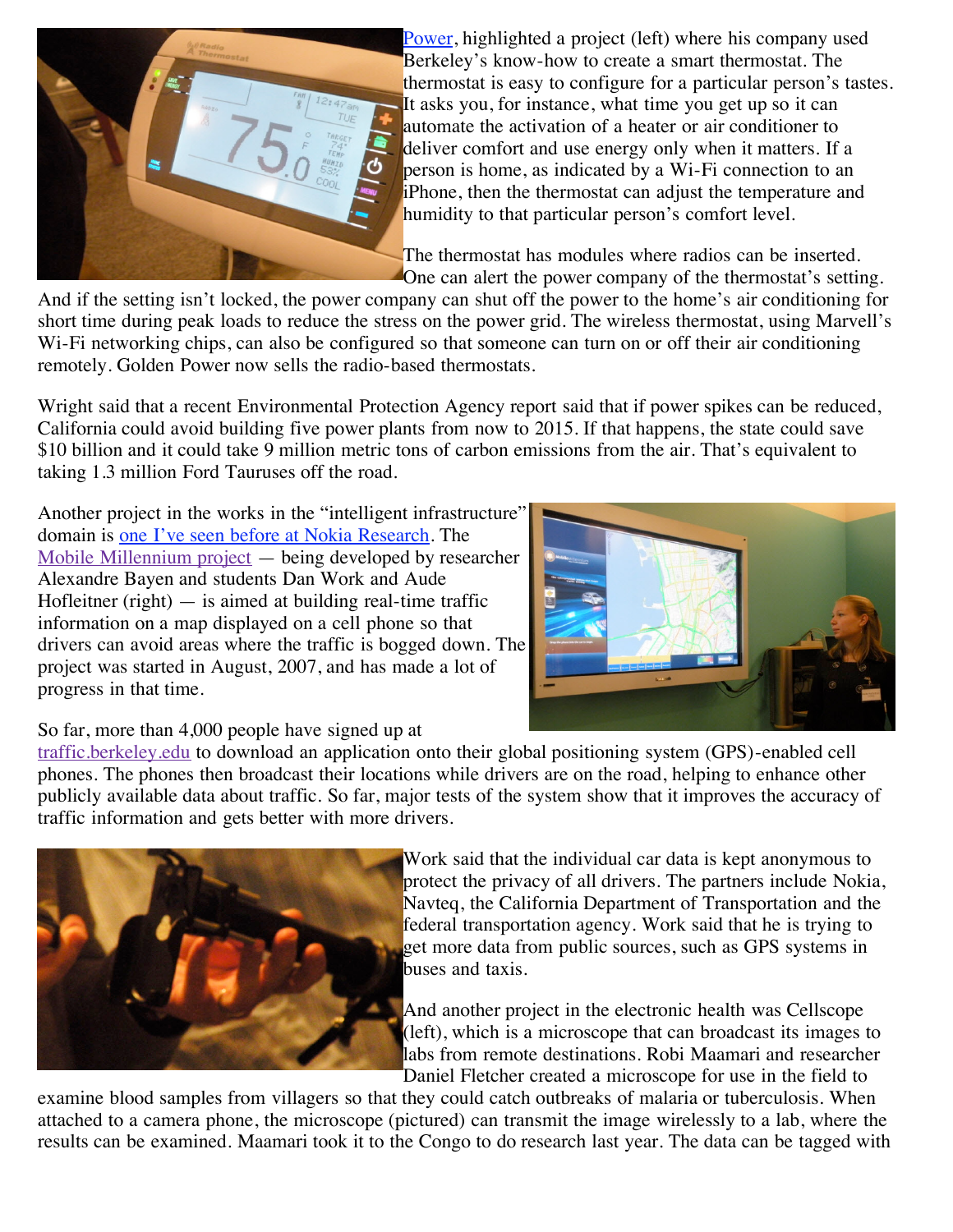geographic data to track an outbreak. Clearly, the events of the last few weeks with the swine flu show that this could be useful. For more [articles on Citris's projects, go here.](http://www.citris-uc.org/publications/articles)

**r**  $\frac{1}{2}$  **f 1** ated **5.0** by 4 people [?]

-You might like:-

- [Moblyng launches cross-platform web and mobile games](http://traffic.outbrain.com/network/redir?key=ad37014ff7288e911588b6731c80bcf4&rdid=27781015&type=MP&in-site=true&req_id=e24cebf9e11dfafe38b9cbc07eb0b1fd&fp=false&am=get&agent=blog_JS_rec&version=4.2.0&idx=0)
- [Dune snags \\$8.3M more for networking chips](http://traffic.outbrain.com/network/redir?key=5483ab95e36c8ec9604401e7b065ec36&rdid=27781015&type=MLT&in-site=true&req_id=e24cebf9e11dfafe38b9cbc07eb0b1fd&fp=false&am=get&agent=blog_JS_rec&version=4.2.0&idx=1)
- [Bigfoot Networks names tech marketing veteran Michael Howse as chief executive](http://traffic.outbrain.com/network/redir?key=364787348c5cedd1d5d2603c69280ee6&rdid=27781015&type=MLT&in-site=true&req_id=e24cebf9e11dfafe38b9cbc07eb0b1fd&fp=false&am=get&agent=blog_JS_rec&version=4.2.0&idx=2)

Tags: [co](http://venturebeat.com/tag/co/) [Digg this story!](http://digg.com/submit?url=http://venturebeat.com/2009/05/06/uc-berkeleys-citris-lab-seeks-to-use-technology-to-solve-societys-biggest-problems/&title=UC%20Berkeley%E2%80%99s%20CITRIS%20lab:%20a%20haven%20for%20startups%20tries%20to%20solve%20big%20problems) **b** Buzz up!

## **3 Comments**



Funny, I didn't see a single thing here that I would classify as such. I'm so glad I'm going to Davis instead of Berkeley ... at least they know what "society's biggest problems" are: Energy, food, water.

- [Like](http://venturebeat.com/2009/05/06/uc-berkeleys-citris-lab-seeks-to-use-technology-to-solve-societys-biggest-problems/#)
- o [Report](http://venturebeat.com/2009/05/06/uc-berkeleys-citris-lab-seeks-to-use-technology-to-solve-societys-biggest-problems/#)
- $\circ$  [Reply](http://venturebeat.com/2009/05/06/uc-berkeleys-citris-lab-seeks-to-use-technology-to-solve-societys-biggest-problems/#)
- [More](http://venturebeat.com/2009/05/06/uc-berkeleys-citris-lab-seeks-to-use-technology-to-solve-societys-biggest-problems/#) ▼